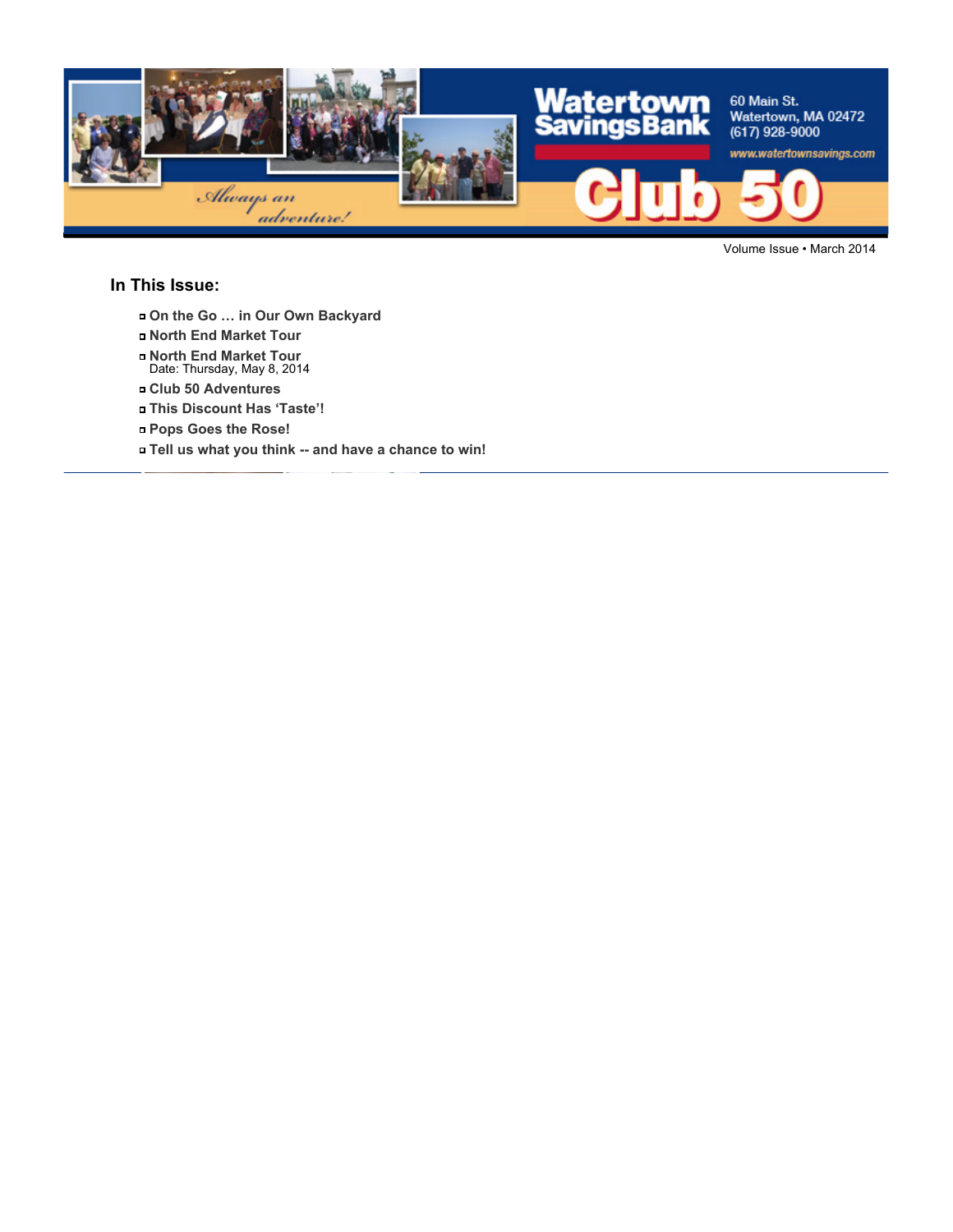

### **The Latest**

### **On the Go … in Our Own Backyard**

We love to be busy here at Club 50 -- but not just with trips!

As you saw in last month's eNewsletter with the Waltham Food & Wine Festival, we are starting to offer more Club 50 discounts for local events; in fact, we have another one for you – check it out in the "Save the Date" section!

We're also working with Sandy Penchansky, CFP®, Financial Advisor with Infinex Investments, Inc., located at Watertown Savings Bank, on a spring seminar, based on your survey results from this year's Travel Seminar. We're hoping for a late April date, so please keep a close eye on your next eNewsletter!

We have our first Advisory Board meeting of 2014 later this month, where we'll be exploring ideas for special treats for 2015, Club<br>50's 20<sup>h</sup> anniversary!

So there are lots of reasons to stay tuned!

But don't worry, we're still focused on travel: Our Advisory Board meeting will mainly review proposals for our two big trips for 2015. We'll keep you updated!

And we're still inviting members to join us on our second "Northern California's Finest" trip, August 14-23. So check your summer calendar ... then give us a call!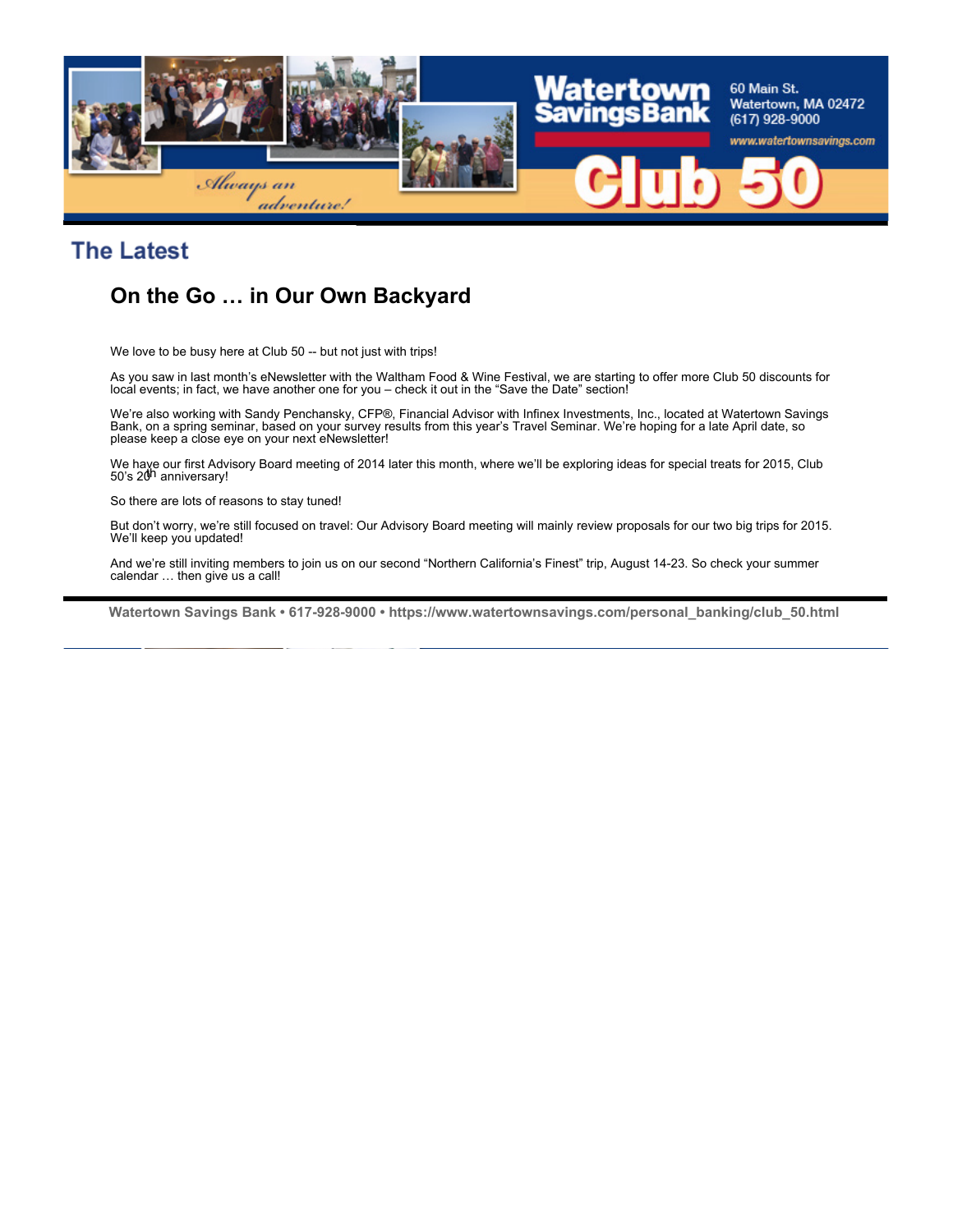

# **North End Market Tour**

Ñ

| <b>RESERVATION FORM: North End Market Tour</b>                                                                                                                                                                                                                                                                                                                                                                                                                                                                               |                                                                                                                                                                                                                                |                                                                                                                                                                                                                                |  | 1ST DAY OF SIGN UP: TUESDAY, MARCH 25, 2014 |
|------------------------------------------------------------------------------------------------------------------------------------------------------------------------------------------------------------------------------------------------------------------------------------------------------------------------------------------------------------------------------------------------------------------------------------------------------------------------------------------------------------------------------|--------------------------------------------------------------------------------------------------------------------------------------------------------------------------------------------------------------------------------|--------------------------------------------------------------------------------------------------------------------------------------------------------------------------------------------------------------------------------|--|---------------------------------------------|
| Enclosed please find $\frac{1}{2}$ per person as payment in full for person(s).                                                                                                                                                                                                                                                                                                                                                                                                                                              |                                                                                                                                                                                                                                |                                                                                                                                                                                                                                |  |                                             |
| Full payment (\$87 members; \$97 guests) is due at time of reservation. Please make checks payable to: WATERTOWN SAVINGS BANK                                                                                                                                                                                                                                                                                                                                                                                                |                                                                                                                                                                                                                                |                                                                                                                                                                                                                                |  |                                             |
|                                                                                                                                                                                                                                                                                                                                                                                                                                                                                                                              |                                                                                                                                                                                                                                | Phone: E-mail: E-mail: E-mail: E-mail: E-mail: E-mail: E-mail: E-mail: E-mail: E-mail: E-mail: E-mail: E-mail: E-mail: E-mail: E-mail: E-mail: E-mail: E-mail: E-mail: E-mail: E-mail: E-mail: E-mail: E-mail: E-mail: E-mail: |  |                                             |
|                                                                                                                                                                                                                                                                                                                                                                                                                                                                                                                              |                                                                                                                                                                                                                                | City: City: City: City: City:                                                                                                                                                                                                  |  |                                             |
|                                                                                                                                                                                                                                                                                                                                                                                                                                                                                                                              |                                                                                                                                                                                                                                |                                                                                                                                                                                                                                |  |                                             |
| Is May your Birthday or Anniversary Month? Note to the Control of Control of Birthday; Note of Anniversary Month                                                                                                                                                                                                                                                                                                                                                                                                             |                                                                                                                                                                                                                                |                                                                                                                                                                                                                                |  |                                             |
| I hereby give permission to Watertown Savings Bank to duplicate and use for advertising purposes, any photographs taken of me on this trip. Watertown<br>Savings Bank Club 50 is organizing this event for its selected customers. The Bank uses experienced tour guides and common carriers. By signing this form you<br>agree to hold Watertown Savings Bank, Club 50, its employees, successors, agents and assigns harmless for all injuries, damages or other losses arising from<br>their participation in this event. |                                                                                                                                                                                                                                |                                                                                                                                                                                                                                |  |                                             |
|                                                                                                                                                                                                                                                                                                                                                                                                                                                                                                                              | Signature: Contract Contract Contract Contract Contract Contract Contract Contract Contract Contract Contract Contract Contract Contract Contract Contract Contract Contract Contract Contract Contract Contract Contract Cont |                                                                                                                                                                                                                                |  | Date:                                       |
| Return to:                                                                                                                                                                                                                                                                                                                                                                                                                                                                                                                   | <b>WATERTOWN SAVINGS BANK</b><br>ATT: CONNIE BRACELAND<br>60 MAIN STREET, WATERTOWN MA 02472                                                                                                                                   | <b>NORTH END MARKET TOUR</b><br>DATE: Thursday, May 8, 2014                                                                                                                                                                    |  |                                             |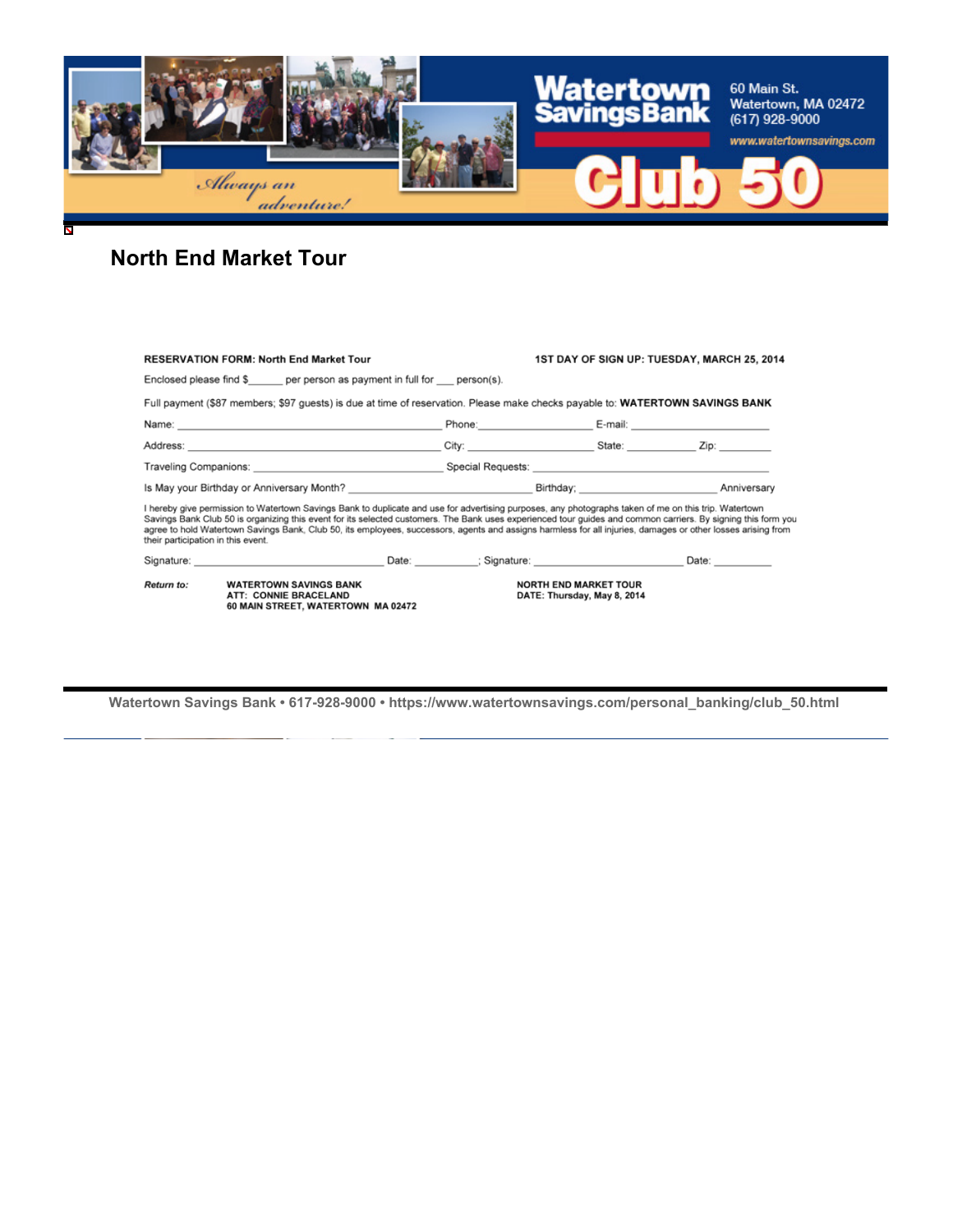

### **Club 50 Opportunities**

### **North End Market Tour**

**Date: Thursday, May 8, 2014**

First day of Signup: Tuesday, March 25, 2014 **Price: \$87 Members \$97 Guests Walkability: strenuous:** ability to move quickly over uneven terrains for longer periods of time.

The North End of Boston is one of the premiere food neighborhoods in the country, but it can be overwhelming. The best way to see  $it$  – and even better, taste it – is with an expert!

So join us for "Si Mangia Bene" – the classic North End Market Tour from Michele Topor's Boston Food Tours. We'll receive a brief history of the North End neighborhood, a description of the evolution of Italian American food, and historical insights into the North End community and Italian food culture. And, of course, there will be the tastings! Insights on new restaurant "finds" and secrets on where to find authentic ingredients, and how to buy and prepare them will be revealed as we visit a pastry shop, a coffee/spice store, a greengrocer, a salumeria (deli), and a liquor store.

And could it be that all of this will be calorie-free? It won't be for lack of trying! It's a three-hour walking tour. Add to that time for shopping at Faneuil Hall Marketplace!

Our deluxe Yankee Line motorcoach leaves from the American Legion Post 440, 295 California Street, Newton, at 9 a.m., and returns approximately 3 p.m. All taxes and gratuities are included in the trip price.

#### **Cancellation Policy:**

On or before 4/8/14 — Refund if, and only if, we can find someone to take your place on the trip. After 4/8/14— No refund.

**Please note:** Motorcoach seating is assigned according to the date & time we receive your reservation (excluding accommodations for special needs), starting 8:30 a.m. on the established first date of sign up. Non-members traveling with us must do so as the guest of a current club member. Individuals who require special attention must bring someone to assist them.

A Yankee Line, Inc. acts only as an agent for the various independent suppliers that provide hotel accommodations, transportation, sightseeing, activities, or other services connected with this tour. Such services are subject to the terms and conditions of those suppliers. A Yankee Line, Inc. and their respective employees, agents, representatives, and assigns accept no liability whatsoever for any injury, damages or expenses of any kind due to sickness, weather, strikes, hostilities, wars, terrorist acts, acts of nature, local laws or other such causes. A Yankee Line, Inc. is not responsible for any baggage or personal effects of any individuals participating in the tours/trips arranged by A Yankee Line, Inc.

**The reservation form is available on the left column of this page – see Forms.**

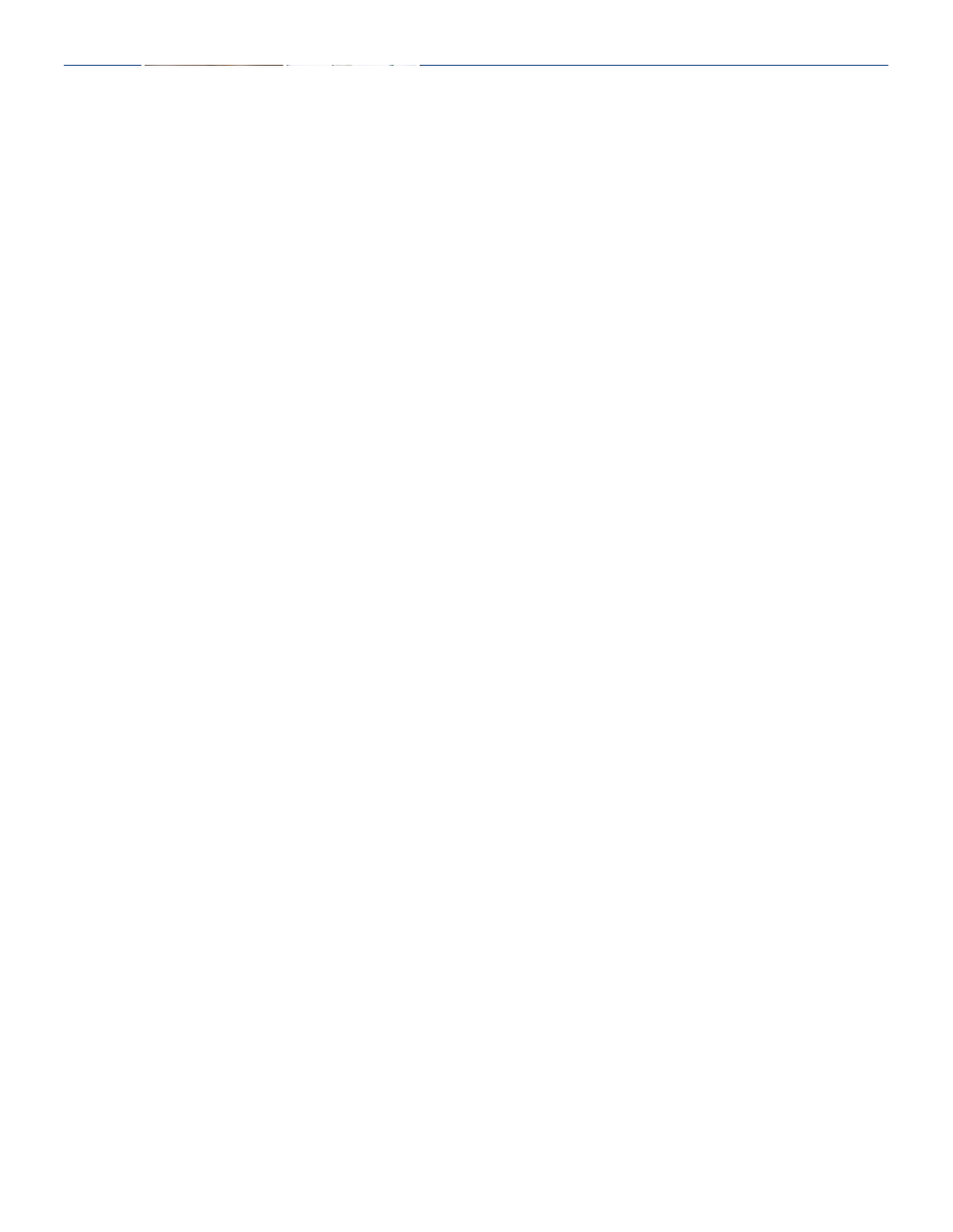

### **Club 50 Adventures**

**Mamma Mia! at Providence Performing Arts Center Brunch at Hotel Providence** Sunday, March 16

**Isabella Stewart Gardner Museum & The Boston Chocolate Walking Tour Lunch at Amrheins Restaurant** Saturday, April 26

**North End Boston Food Tour** Thursday, May 8

**New York City Overnight featuring Motown the Musical** Sunday & Monday, May 18 & 19

**Boston Red Sox vs. Cleveland Indians & Fenway Tour Lunch at FiRE+iCE** Saturday, June 14

**Bar Harbor** Saturday-Monday, June 21-23

**JFK Library & Odyssey Brunch Cruise** Sunday, July 20

**Pops by the Sea in Hyannis Brunch at Daniel Webster Inn** Sunday, August 10

**Kringle Candle Company in Bernardston Lunch at The Farm Table at Kringle** Tuesday, September 9

**Northern California's Finest** September 25-October 4, 2014 **SOLD OUT! SECOND TRIP ADDED! August 14-23 – spaces are available!**

**Overnight in Providence for WaterFire & Pumpkin Spectacular at Roger Williams Park Zoo** October TBA

**Andrews Sisters Tribute "Letters From Home" (White's of Westport) & Westport Rivers Winery Tour & Tasting** Thursday, November 6

**Christmas at the Newport Mansions Lunch at The Mooring on Sayer's Wharf** Sunday, December 14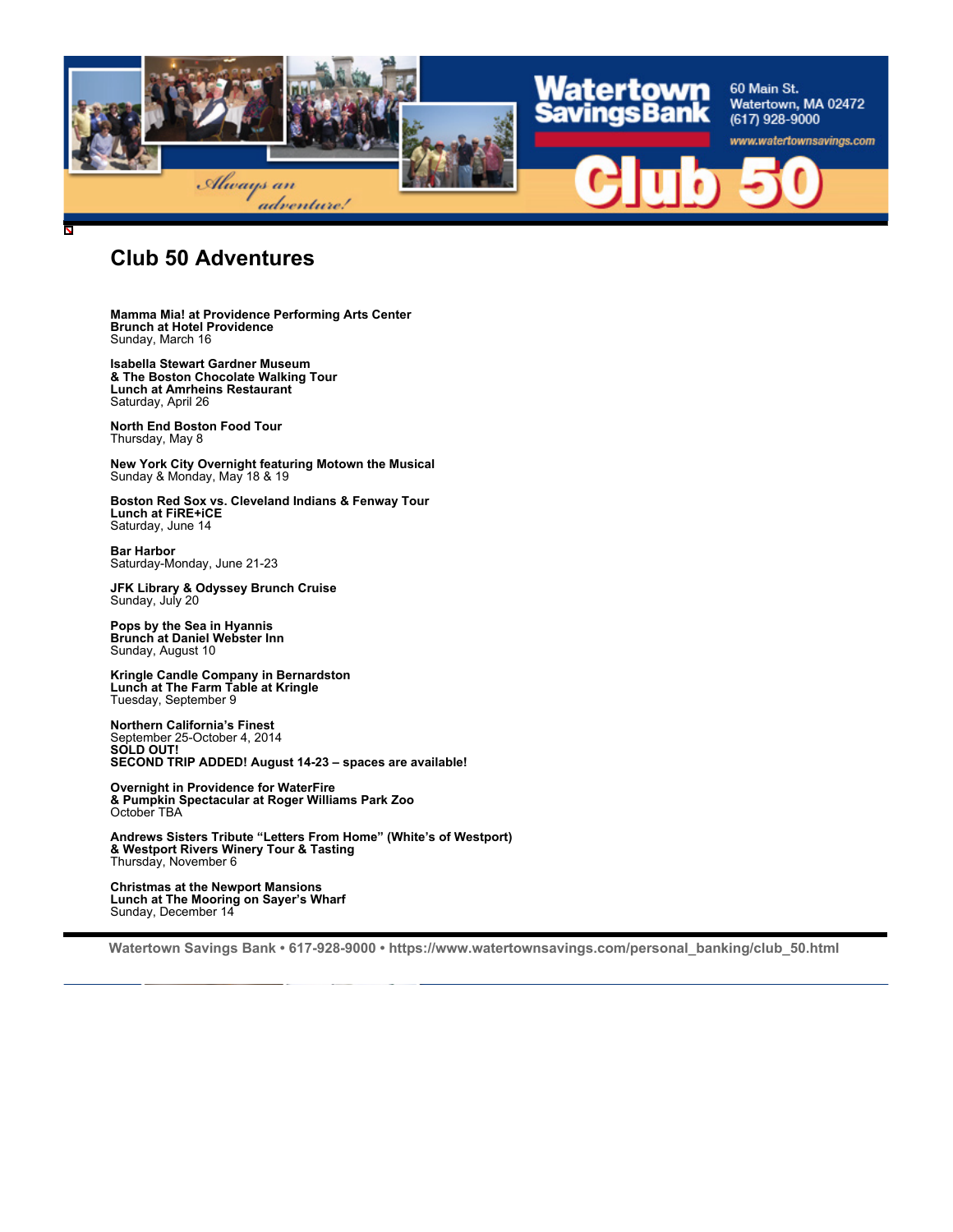

### **Save the Date**

### **This Discount Has 'Taste'!**

If you consider yourself a foodie, then by all means mark your calendar for **Thursday, May 1,** and join the Watertown-Belmont Chamber of Commerce for **Taste of the Towns!** The WBCC's annual food festival showcasing signature dishes, luscious desserts, and savory wines from many local restaurants and businesses in the community and surrounding area will be held at the Hellenic Cultural Center, 25 Bigelow Avenue in Watertown, from 5:30 to 8 p.m. The price for all the fun, as well as music and raffles? Same as last year: \$20 – but **only \$15 for Club 50 members!** Please call the Club 50 office for ticket details.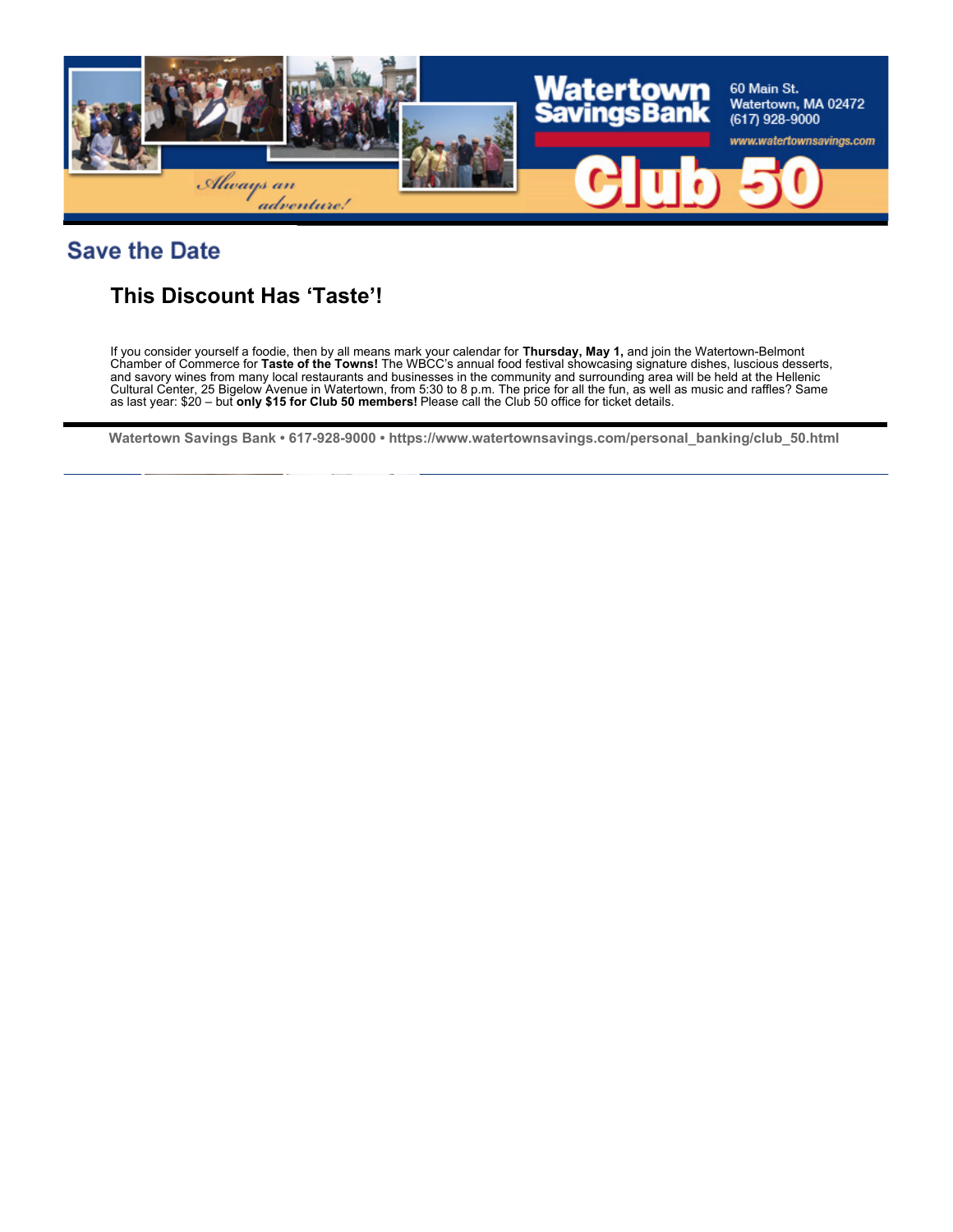

## **Featured Photo**

### **Pops Goes the Rose!**

It's not too hard to imagine **Charlie Rose** with a baton, is it? It certainly wasn't for The Arts Foundation of Cape Cod: They recently<br>announced the award-winning journalist and broadcaster will be the **Celebrity Guest Co Sea** concert on August 10. Club 50 will be heading to the Hyannis Village Green event, which has been named one of the American Bus Association's Top 100 Events in North America for the year 2014. (This is the third time that Pops by the Sea has received this distinction also earning a spot on the ABA's list in 2011 and 2012.)